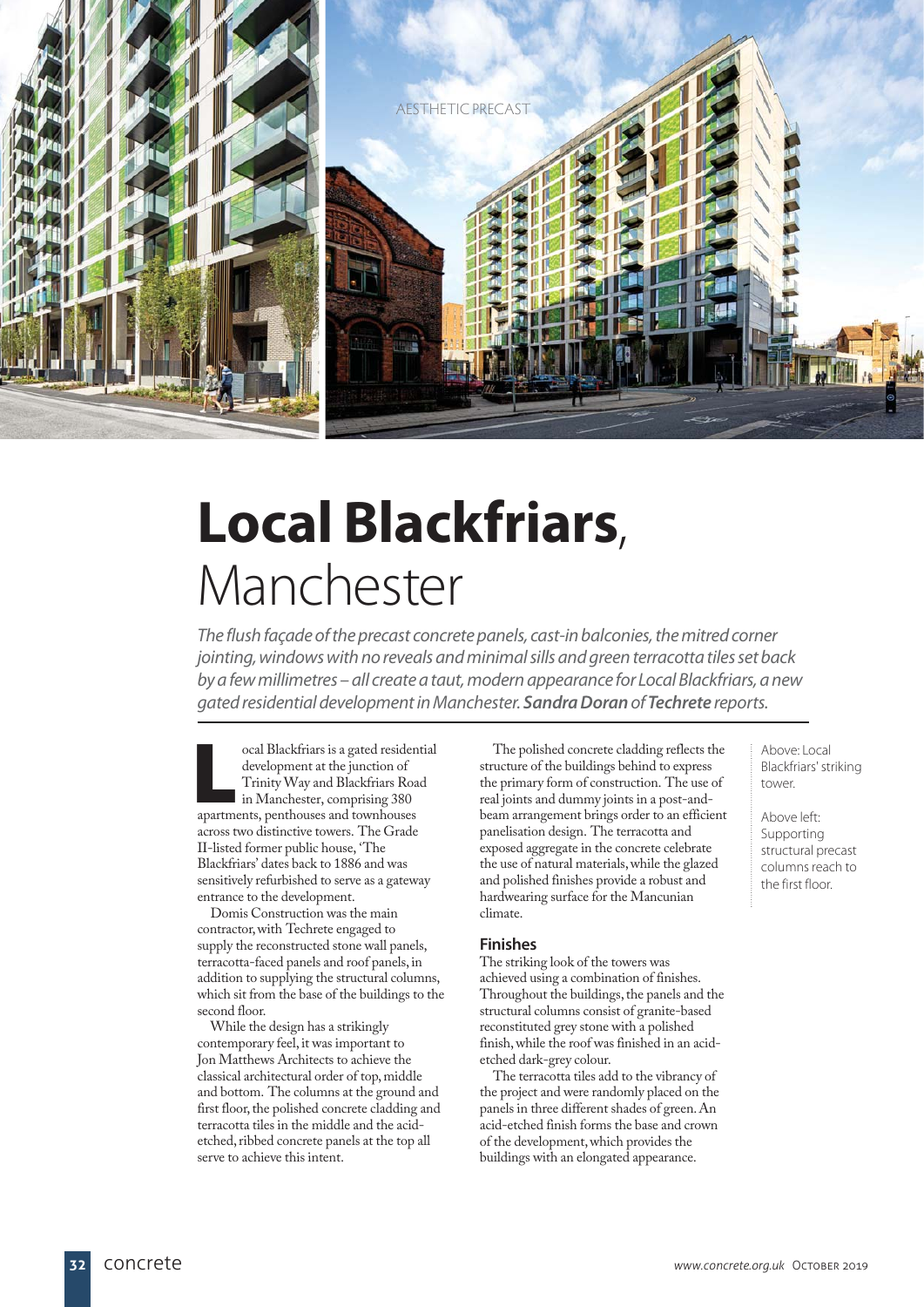The gantry crane transports a panel across the Techrete yard.

VAN HAAGEN

#### **Columns**

The structural, architectural, precast columns were installed with the frame of the buildings at ground to first floor levels.

Terrace Pieko connectors were used at the base of the columns, with reinforcement bar projecting from the top of the columns, which were cast into the floor slabs to hold the columns in place.

#### **Balcony**

For the first time, Techrete cast the balcony fittings into the concrete panels, so that the balconies could be fixed directly to the panels on-site. Traditionally, with installation of precast balcony and façade systems the precast façade panel is erected first, with the balcony panels being attached to the frame of the building at height, which can create possible health and safety issues. The method used for this project eliminated these issues by precasting the concrete panels off-site, with the supporting steel beams and the balcony being bolted to the façade panel at ground level. The panels and balconies were then lifted as one piece and bolted onto the building.

The panels were cast in extra-thick moulds to be sufficiently robust to support the balcony and other forces that act upon it, such as people and furniture.



The public piazza leads to a private south-facing garden for residents.